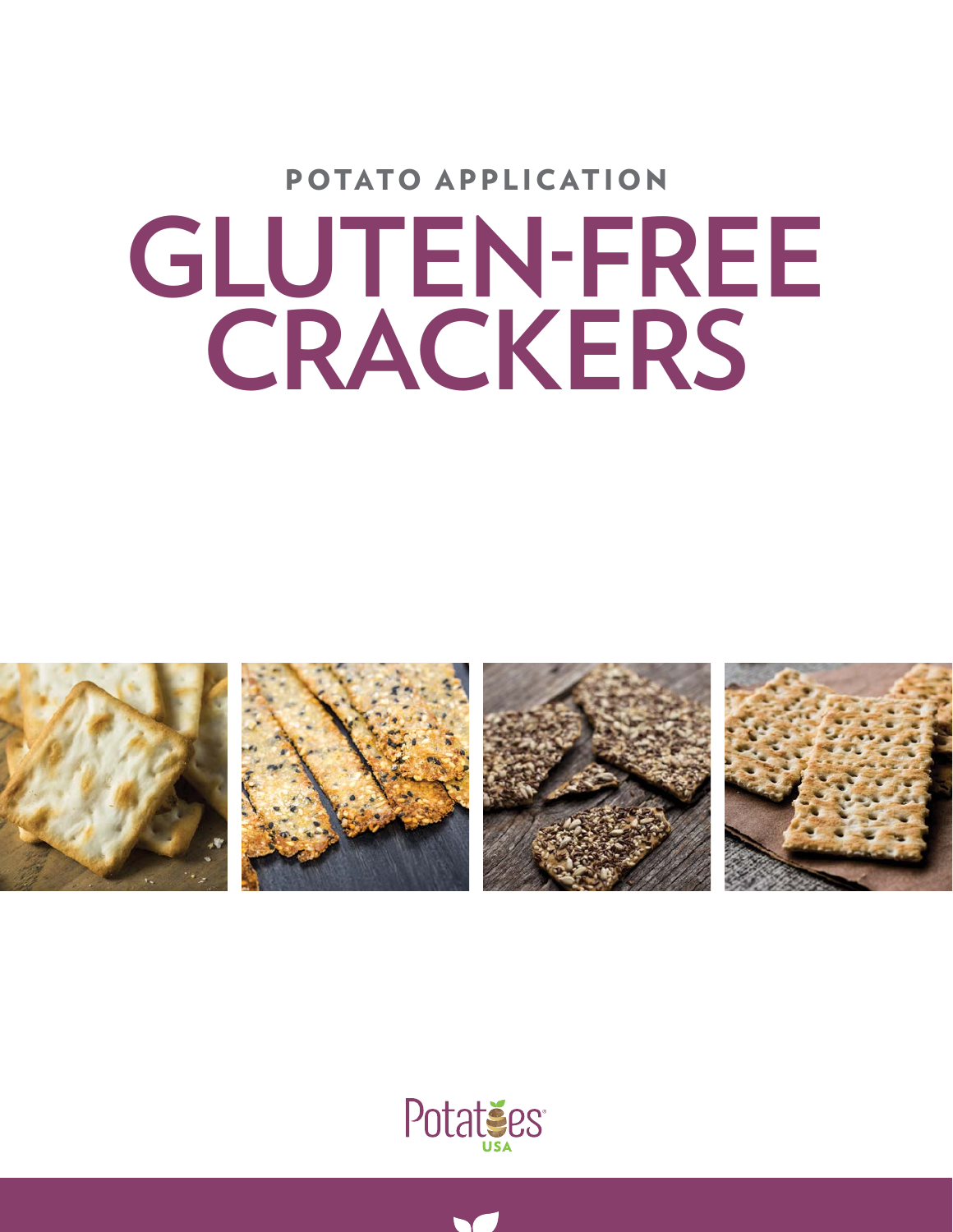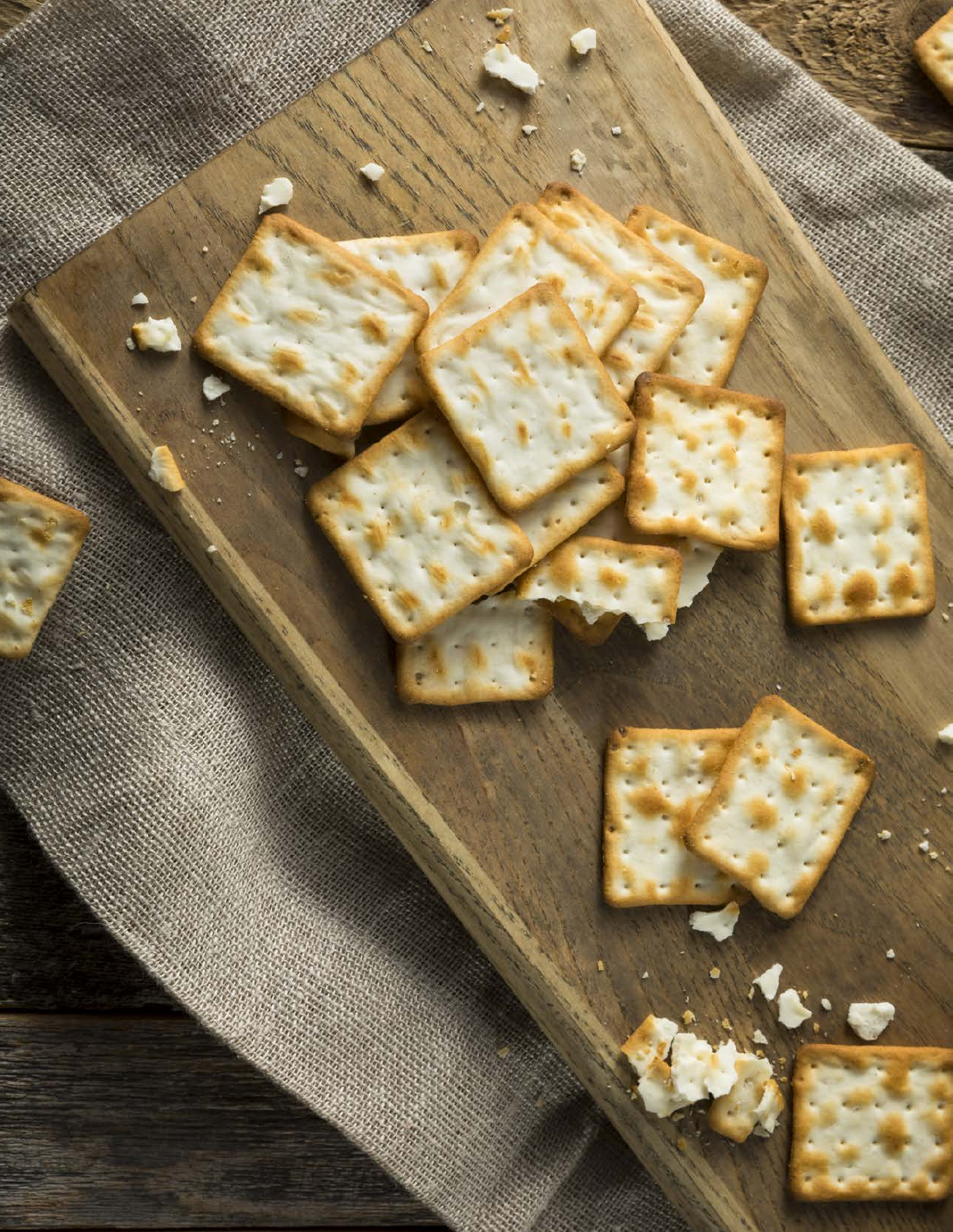## TABLE OF CONTENTS

| ANALYTICAL MEASURES AND NOTES 9 |  |
|---------------------------------|--|
|                                 |  |
|                                 |  |
|                                 |  |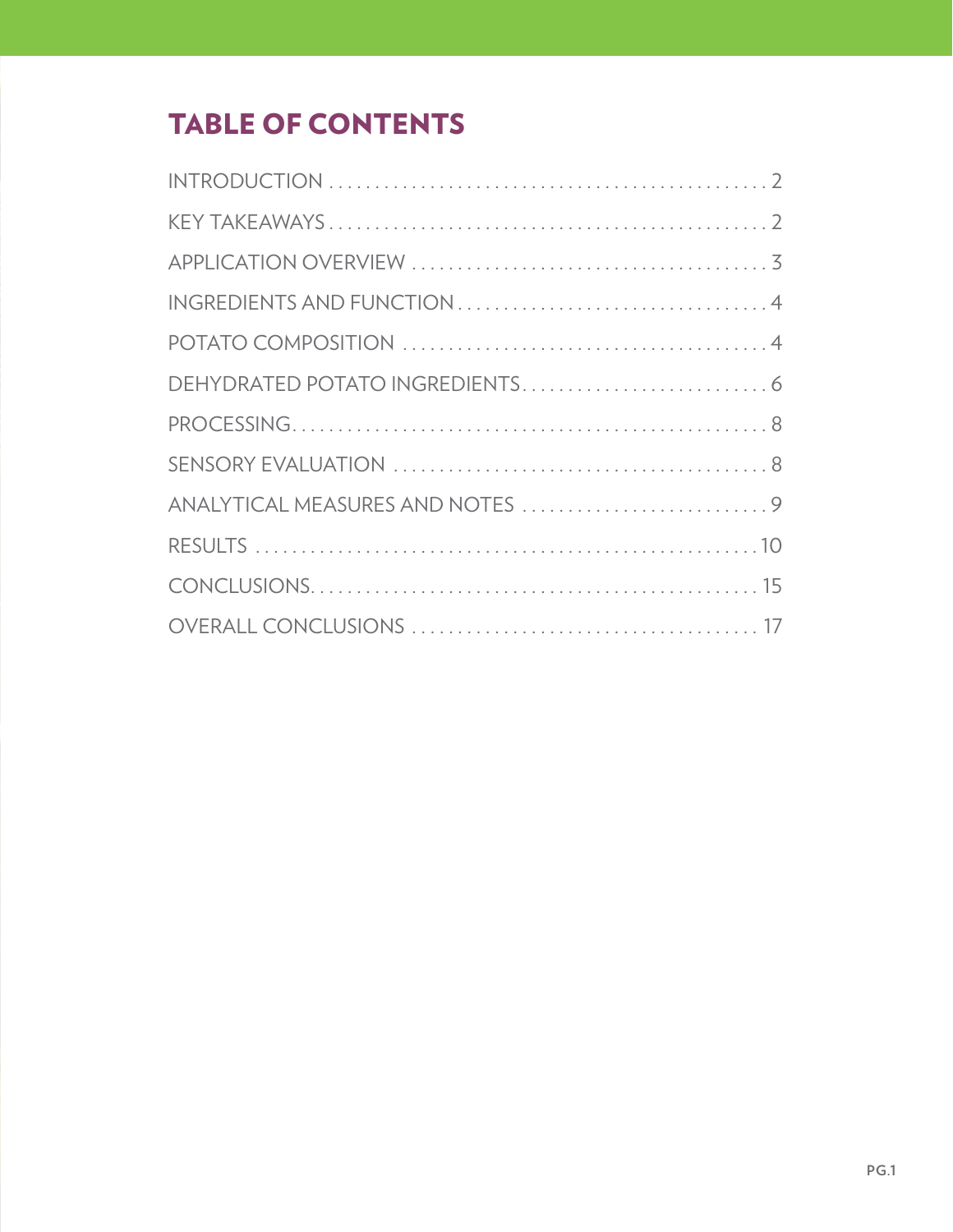### INTRODUCTION

The purpose of the study was to provide formulation and application information on the use of potato ingredients in gluten-free crackers for food manufacturers . Due to the known multifunctionalities of dehydrated potato ingredients, it was hypothesized that the potato ingredients would be able to provide different functional benefits that could be tailored by food formulators for desired product attributes.

### KEY TAKEAWAYS

The addition of dehydrated potato ingredients in gluten-free crackers resulted in:

#### ENHANCED BROWNING

Gluten-free baked goods do not brown as well as wheat-containing products; the addition of each potato ingredient tested improved browning, color and flavor development.

#### MORE UNIFORM SHAPE

Potato flour and granules made for crackers with a flatter, more even shape than control, which had a concave, curved appearance after baking.

#### APPEALING APPEARANCE

Panelists preferred the more natural, whole-grain-like appearance of samples made with potato ingredients; they were more golden brown and less gray in hue.

#### IMPROVED FLAVOR

Potato flour, standard potato flakes and low-peel/low-leach (LP/LL) potato flakes enhanced the savory aroma and flavor profile in crackers, without contributing excessive "potato" flavor . Crackers made with potato granules tasted most similar to control but with an enhanced sweetness and oat flavor profile that was preferred over control.

#### STURDY, CRISP STRUCTURE

Potato flour resulted in crackers with good structure, a crisp snap and more pleasant eating experience than control; they are recommended for crackers where a savory flavor is desired. Standard potato flakes also enhanced structure in crackers, providing a firm clean snap and more neutral and sweeter flavor profile.

#### TENDER, FRIABLE TEXTURE

Potato granules resulted in crackers with a sturdy yet tender structure that was slightly crumblier in comparison to other tests; tasters found it pleasant to eat, with a sweeter flavor profile compared to control. LP/LL potato flakes produced light, crisp yet friable crackers with both excellent eating qualities and structural integrity and are highly recommended for use in any snack cracker.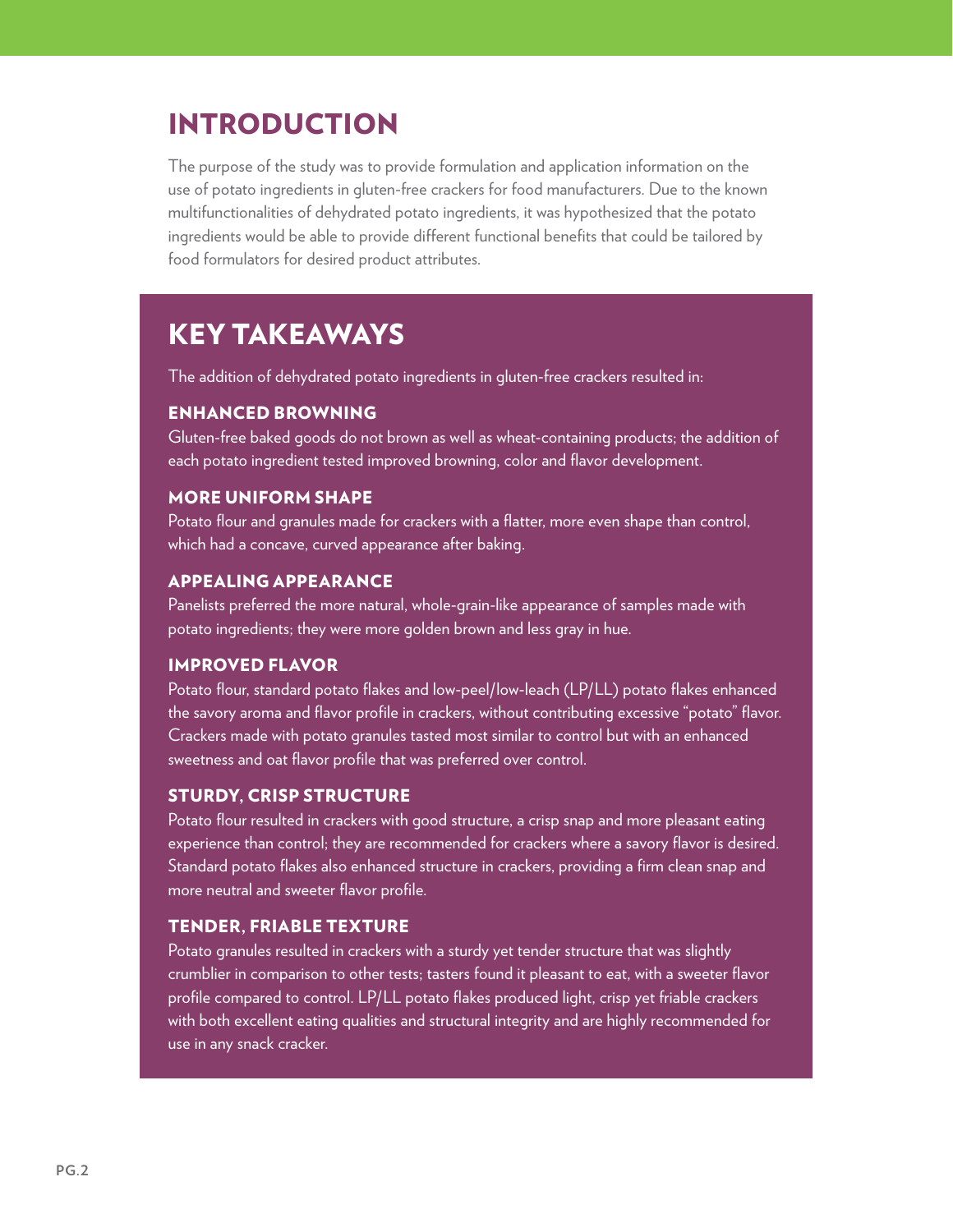### APPLICATION OVERVIEW

#### **BACKGROUND**

Crackers have been a longtime staple . They are easy to prepare, travel well and keep well for long periods of time! Some crackers are neutral in flavor, meant to be served with flavorful toppings, while others are highly seasoned and meant to be eaten by themselves . Crackers can be cut to any size or shape, made thin and delicate or thick and sturdy . The selected ingredients and processing methods are equally important in determining eating qualities in the final baked good. Gluten-free crackers rely on a combination of various flours and starches to replicate the functional properties of wheat flour, which give crackers structure .

#### TYPES OF CRACKER FORMULAS

In their most basic form, crackers are made from a dough consisting of flour and water, rolled thin and baked until completely dry and crisp. Depending on the desired texture and flavor, ingredients may be added such as whole grains, fats, sweeteners, nuts, seeds and seasonings. There are generally three major types of crackers: savory, chemically leavened and saltine? Savory crackers may be either unleavened or yeast-risen, while chemically leavened crackers rely solely on ingredients like baking soda and baking powder . Saltine crackers are typically leavened with both yeast and baking soda . Yeast and saltine crackers require a long fermentation period, up to 24 hours, while chemically leavened crackers are much quicker to make as they do not require a fermentation step.<sup>2</sup>

#### SELECTED CRACKER APPLICATION

Oat flour is commonly used in gluten-free crackers as it is neutral in flavor and bakes into a crisp texture with a slightly sweet whole-grain profile . A chemically leavened oat-flour-based gluten-free baked cracker formula was selected to determine the benefits of various potato ingredients in application.

![](_page_4_Picture_7.jpeg)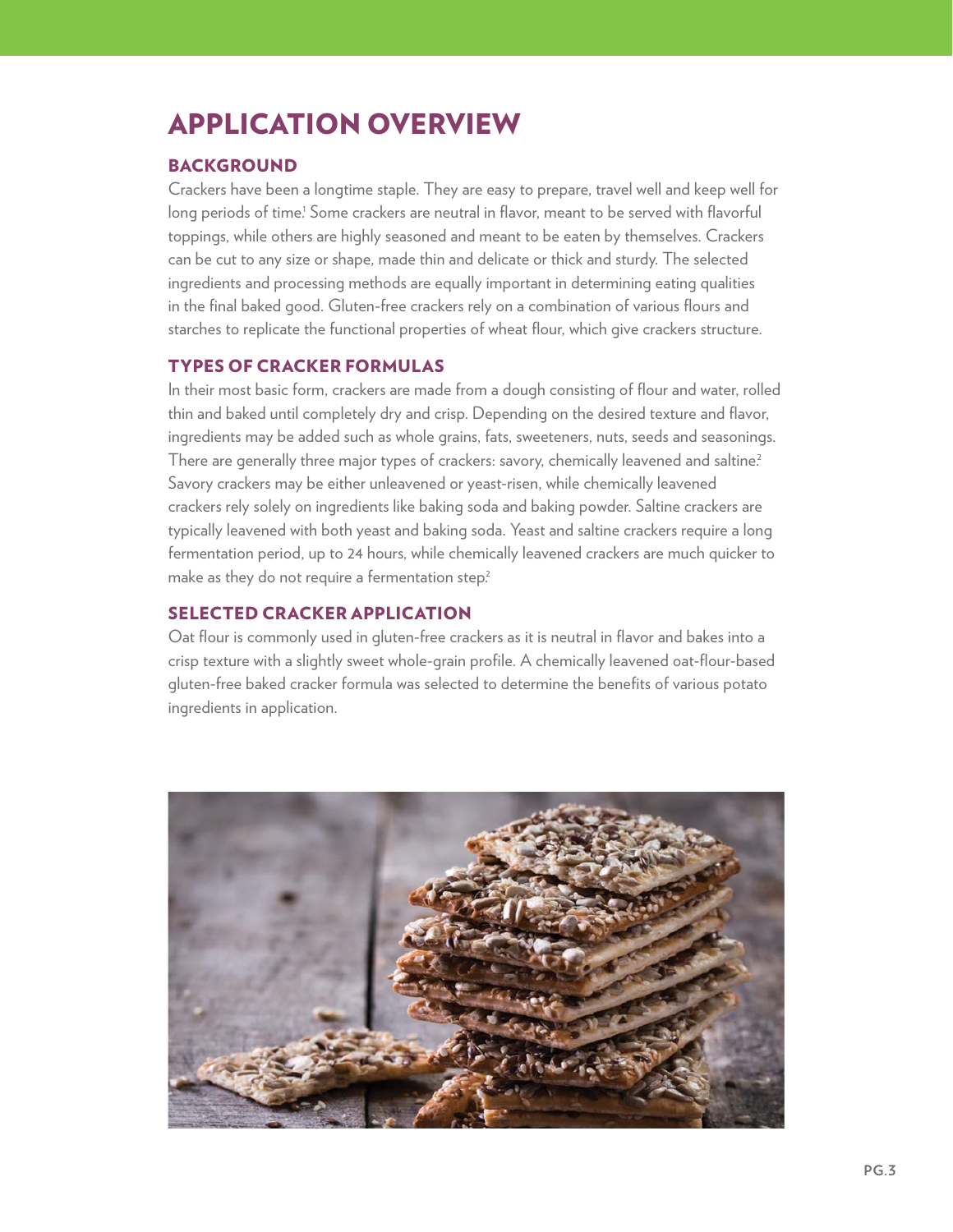### INGREDIENTS AND FUNCTION

#### STARCHES AND FLOURS

Starches and flours form the bulk of a cracker formula, playing an integral role in the formation of structure . In gluten-free baked goods, a combination of starches and flours are used to replicate the functional properties of gluten-containing wheat flour, such as white or brown rice flour, cornmeal and cornstarch . A typical defect in gluten-free crackers is a starchy, gritty mouthfeel, as the starches do not fully gelatinize during baking. The control gluten-free cracker formula used in this study contained the following starches and flours:

OAT FLOUR is neutral in flavor and cost effective as the bulk flour of gluten-free cracker formulas. However, when used without a combination of supporting starches, the texture can be gritty due to its high amylose starch content. It does not brown as well as wheat flour and can contribute a grayish hue.

TAPIOCA STARCH is high in amylopectin, which gelatinizes at a lower temperature than other starches, requiring less water and yields a clean, snappy break . It also stales more slowly than high amylose starches such as rice .

#### **SWEETENERS**

In crackers, sweeteners such as granulated sugar act as tenderizers and contribute to sweetness, browning and flavor development . A small amount of granulated sugar was used in the control formulation.

#### **FATS**

Fats are often used at low levels in unleavened crackers, contributing to richness and a more tender, friable texture. Common fats used include butter, margarine, shortening or oil. Butter was used in the formulation tested, providing a tender texture and moist mouthfeel and contributing to flavor development.

#### SALT

While salt is a minor ingredient in cracker formulas, it does serve an important function as a flavor enhancer. Without it, the crackers may taste dull or flat and less balanced.

#### LEAVENING

Chemical leaveners, such as baking powder and baking soda, provide a lightened texture to crackers, reacting with each other, water, acid or heat to form gases that expand during baking. Chemical leaveners affect the spread, height, shape, color and flavor of crackers. Baking powder was used in the formulation tested.

### POTATO COMPOSITION

Potato ingredients have a wide range of functionality, and different dehydrated potato ingredients may be considered for use in application . Water absorption is a key attribute to consider; potato ingredients with native starch intact absorb less water, while potato flakes, flour and granules absorb more water. The amount of gelatinization, starch availability PG.4 (damage) and presence of intact or damaged potato cells influence the functionality of the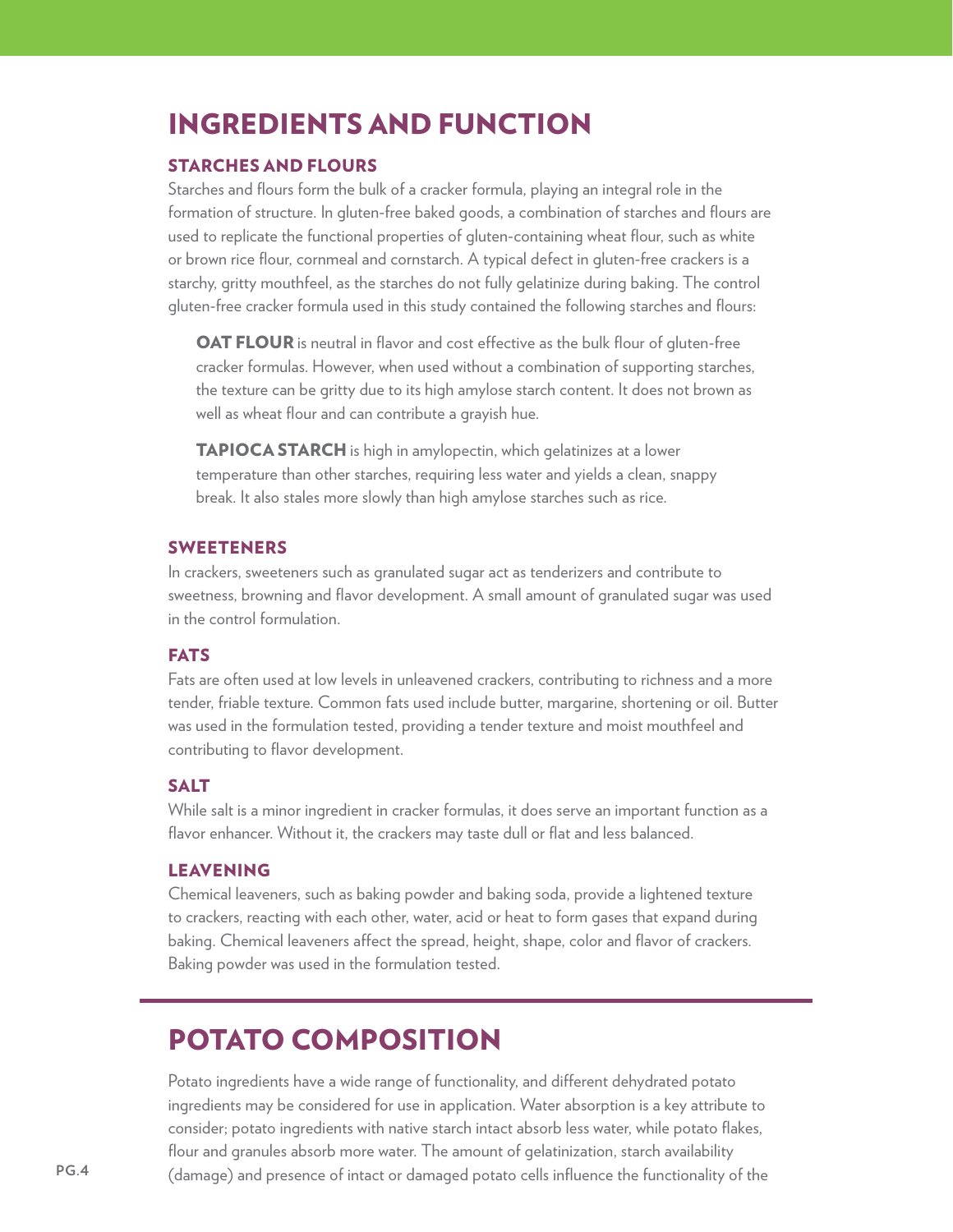potato ingredient. Ultimately, knowledge about these ingredients allows product developers to choose attributes for different applications . The high water-holding capacity of the starch in potato ingredients contributes to the functionality in many foods, especially baked goods .

#### STARCHES

In general, potato starch granules are very large in size compared to the starch in other grains such as wheat or corn and include a mixture of 25% straight chain (amylose) and 75% branched chain (amylopectin) molecules? Potato ingredients manufactured using heat have a high water-holding capacity; this is due to the gelatinization of starches during the process . In addition, high amylopectin starches are helpful in producing moist eating qualities and extending shelf life of gluten-free baked goods.

#### **SUGARS**

The sugar content of potatoes can vary depending on the variety, maturity and physiological state of the potatoes. The main sugars present are sucrose, glucose and fructose<sup>3</sup> The latter two are reducing sugars, which react with amino acids in the Maillard reaction to produce brown color and flavor compounds, which may or may not be desirable in the finished product .

#### FIBERS

Non-starch polysaccharides, such as cellulose, hemicellulose, pentosans and pectic substances, make up the crude fiber of the potato.<sup>4</sup> Fibers absorb many more times their weight in water and help to produce moist baked goods with good eating qualities over time. One medium potato with the skin provides two grams of dietary fiber, while dehydrated potato ingredients typically contain between two to three grams of dietary fiber per hundred grams.<sup>5</sup>

#### PROTEIN

Protein is found throughout the potato as part of the cellular membranes, cytoplasmic structures and enzymes. The protein fractions include albumin, globulin, glutelin, prolamine, as well as other proteins.<sup>6</sup>

Protein quality is often expressed in terms of its biological value (BV), which takes into account the amino acid profile of the protein along with its bioavailability . Egg protein has a biological value of 100 and is considered the reference protein. Potatoes have a relatively high BV of 90 compared with other key plant sources of protein (e.g., soybean with a BV of 84 and beans with a BV of 73). It is a common misconception that plant proteins are missing or lacking in essential amino acids . Potatoes contain all nine essential amino acids and their amino acid profile is comparable to other key vegetable proteins . In addition, potatoes have lower levels of the sulfur-containing amino acids, which have been shown to increase calcium excretion and may negatively impact bone mineral density.<sup>8</sup>

Dehydrated potato ingredients typically contain between seven to nine grams of protein per hundred grams.<sup>9</sup>

#### LIPIDS

Lipids are found at very low levels in potatoes (<0.2%).<sup>5</sup> Lipids in potatoes include free fatty acids, triglycerides and phospholipids, and are found in the cytoplasmic membrane of the potato cell. Most of the fatty acids are unsaturated and, therefore, can undergo oxidation, which can be important in manufacture and storage of dehydrated potato products.<sup>4</sup>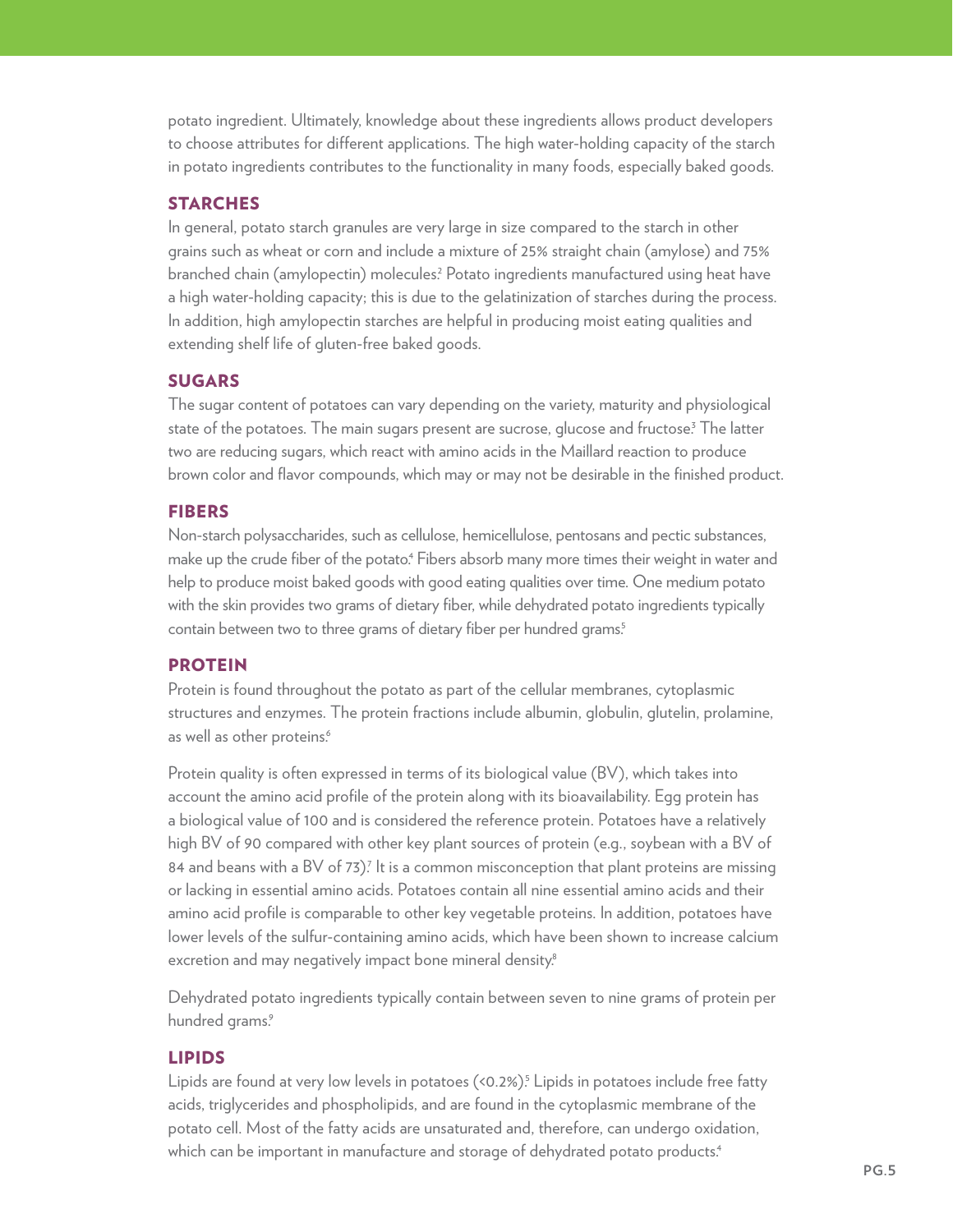### DEHYDRATED POTATO INGREDIENTS

There are many starch and flour ingredients to consider when formulating gluten-free bakery products and dehydrated potato ingredients offer many functional benefits . However, dehydrated potato ingredients vary considerably from one another in their functional attributes and should be selected based on desired product attributes, such as color, browning, texture and flavor (see Table 1).

#### POTATO GRANULES

![](_page_7_Picture_3.jpeg)

Potato granules are a spray-dried slurry of cooked potato. The granules are made of precooked individual potato cells with cellular material still around most of the cells . The cells are relatively strong and don't readily break apart

during reconstitution, resulting in less starch damage . They are high absorbing with low waterholding ability with relatively low viscosity . Compared to other potato ingredients, they hold water without much cohesion, with texture similar to wet sand rather than mashed potatoes. They do not have the gelling properties of other potato ingredients, and leave moisture for other ingredients to absorb, which can be preferable depending on the application.

#### POTATO FLAKES

![](_page_7_Picture_7.jpeg)

Standard potato flakes are precooked flaked layers of individual potato cells with some broken cellular material, allowing some starch to escape the cell. Because they are cooked, cooled and cooked again, the starch retrogrades and is less

sticky. The cells are more intact unless or until the resulting product is overmixed. Retail potato flakes have moderate water-holding ability with moderate viscosity . The water-holding capacity increases if the flakes are ground. They are bright white in color and, when reconstituted, have the dry, mealy texture and flavor of freshly cooked mashed potatoes . Standard potato flakes can be ground to various sizes—often called "ground standard flake ." In fact, they can be ground so finely that they resemble flour, but they differ considerably in functionality from potato flour.

#### LP/LL POTATO FLAKES

Low-peel/low-leach potato flakes (LP/LL) are fully cooked, flaked layers of individual cells with a relatively high level of broken cells and high levels of released starch. As their name suggests, LP/LL flakes are also very lightly peeled

to retain more potato flavor. Light peeling affects the color of the final product, making these flakes more off-white than white. These flakes have high water-holding ability with high viscosity and are stickier and more cohesive than retail potato flakes . LP/LL flakes are typically used to manufacture fabricated potato snacks, including sheeted and extruded snacks, but have some functional attributes that could be desirable in other products, such as baked goods.

![](_page_7_Picture_14.jpeg)

#### POTATO FLOUR

Potato flour consists of precooked flaked layers of individual cells with very high level of broken cells and released starch. Potato flour has very high water-holding capacity and high viscosity . While potato flour may look like finely ground potato

flakes, the two products are very different. True potato flour produces a sticky product when liquid is added and is best used in small amounts to extend other flours. The particle size of potato flour is larger than that of other flours; granular potato flour will pass through a 40-mesh, or 420-micron screen, while fine flour passes through an 80-mesh, or 177-micron screen .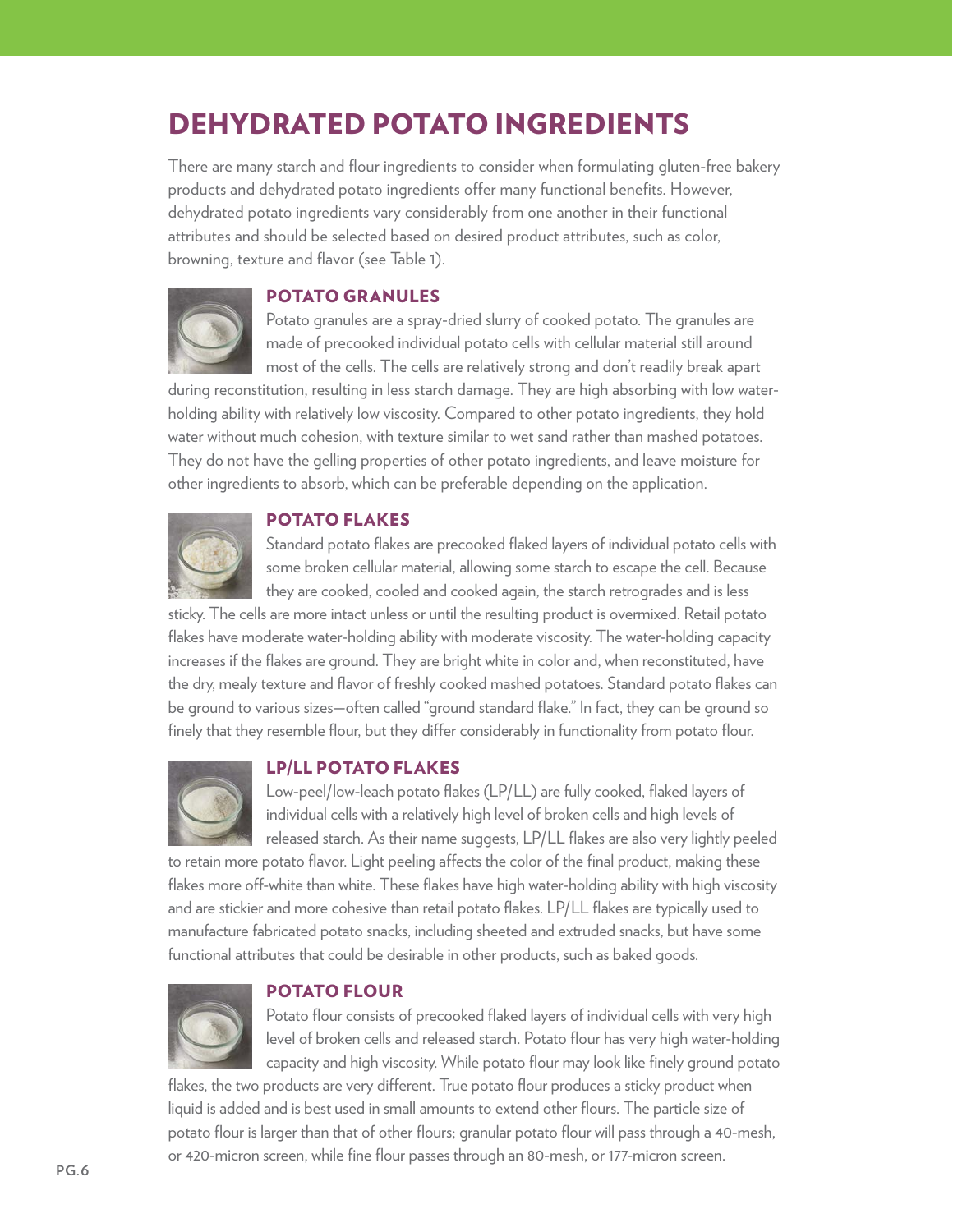| Potato<br>Ingredient                  | Cell<br><b>Damage</b> | <b>Free Starch</b> | Water<br>Absorption | <b>Viscosity</b>  | <b>Rehydrated</b><br><b>Texture</b> |
|---------------------------------------|-----------------------|--------------------|---------------------|-------------------|-------------------------------------|
| Granules                              | Low                   | Low                | Low                 | Low               | Similar to<br>mashed<br>potatoes    |
| <b>Standard</b><br><b>Flakes</b>      | $Low-$<br>moderate    | Moderate           | Moderate            | Moderate          | Similar to<br>mashed<br>potatoes    |
| <b>Standard</b><br>Flakes –<br>Ground | Moderate-<br>high     | Moderate-<br>high  | Moderate-<br>high   | Moderate-<br>high | Sticky                              |
| LP/LL<br><b>Flakes</b>                | High                  | High               | High                | High              | Sticky                              |
| Flour                                 | Very high             | Very high          | High                | High              | Very sticky                         |

#### DEHYDRATED POTATO INGREDIENT CHARACTERISTICS

*Table 1 (modified from Potatoes USA)*

#### FORMULATIONS

A control gluten-free cracker formula (Table 2) was created to compare with test formulas containing potatoes. Test formulas were created with potato ingredients, replacing 25% of the oat flour (Table 3) with one of four dehydrated potato ingredients: flour, granules, flakes or LP/LL flakes.

#### CONTROL CRACKERS

| Ingredient                  | Percent | Batch(g) |
|-----------------------------|---------|----------|
| Flour, oat, whole           | 58.40   | 233.60   |
| Water                       | 26.00   | 104.00   |
|                             |         |          |
| Butter, unsalted,<br>melted | 7.00    | 28.00    |
| Sugar, cane                 | 5.00    | 20.00    |
| Tapioca starch              | 2.00    | 8.00     |
| Salt, fine                  | 1.25    | 5.00     |
| Baking powder               | 0.35    | 1.40     |
| Total                       | 100%    | 400.00   |

#### TEST CRACKERS 25% OAT FLOUR REPLACEMENT

| Ingredient                  | Percent | Batch (g) |
|-----------------------------|---------|-----------|
| Flour, oat, whole           | 43.80   | 175.20    |
| Water                       | 26.00   | 104.00    |
| Potato Ingredient           | 14.60   | 58.40     |
| Butter, unsalted,<br>melted | 7.00    | 28.00     |
| Sugar, cane                 | 5.00    | 20.00     |
| Tapioca starch              | 2.00    | 8.00      |
| Salt, fine                  | 1.25    | 5.00      |
| Baking powder               | 0.35    | 1.40      |
| <b>Total</b>                | 100%    | 400.00    |

*Table 2*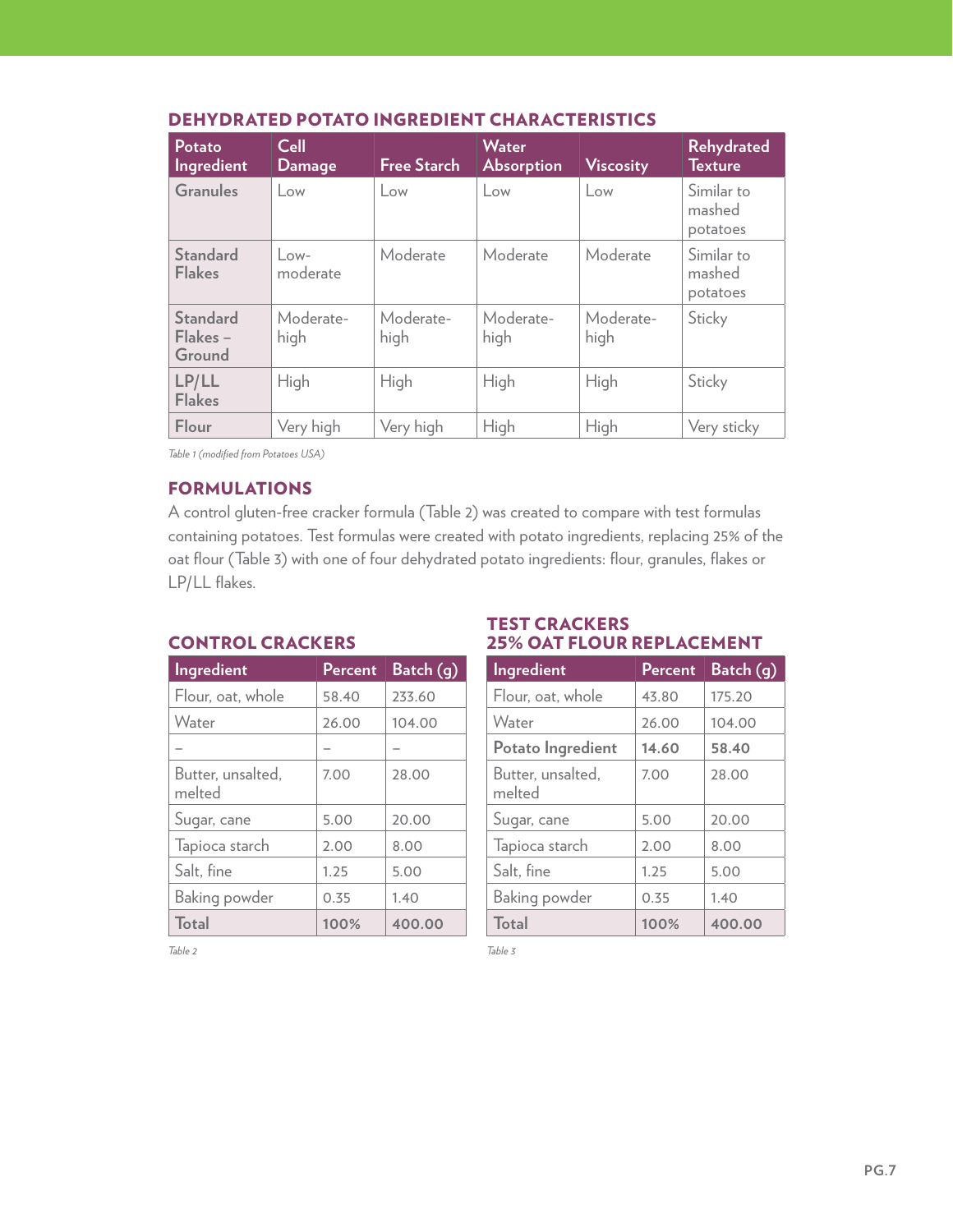### PROCESSING

#### PRODUCTION

Consistent batching, portioning and baking procedures were used to limit variables where possible; however, a different cutting method was used for the potato tests after it was determined to be more efficient and consistent than that used on control; this resulted in slightly irregularly shaped control samples . The baking sheets and other equipment used was identical and each was prepared for portioning in the same manner . Bake times were not adjusted or optimized for each test formula . Instead, a standardized time and temperature was used to ensure each test experienced the same conditions.

#### METHOD

In sheeted crackers, the dough is mixed, fed through a hopper onto a line, where it is then extruded into sheets and cut into the desired shapes . The formed crackers are then baked in a continuous oven, cooled and packaged.

**For these tests, a modified benchtop process with an Imperia electric pasta machine was used:** 

- 1 . In a stainless-steel bowl, whisk together the flour, starches, sugar, baking powder and salt until thoroughly combined.
- 2. Pour the water and melted butter into the dry ingredients and fold together with a rubber spatula until the dough comes together.
- 3. Gently knead into a ball and cover with plastic wrap; allow to rest for 30 minutes to hydrate.
- 4. Sheet the dough once through the pasta machine to setting #5.
- 5. Cut the sheet into 1 inch by 1 inch squares to form crackers.
- 6 . Place the cut crackers on parchment-lined baking sheets set half-inch apart from one another .
- 7. Bake at 350°F for 12 minutes, or until light golden brown.
- 8. Allow to cool completely on the sheet pan, then package for storage.

Note: Potato ingredients were added with the dry ingredients in step 1.

### SENSORY EVALUATION

Cracker samples were evaluated by panelists and commentary was recorded . The following attributes were assessed:

#### COOKED APPEARANCE

The visual appearance of the crackers was assessed, with the following areas considered: color and browning, shape, rise, texture, cracking and crumb formation.

#### COOKED AROMA

Crackers should have a mild aroma with toasty, floury notes . Aroma intensity and likability were assessed .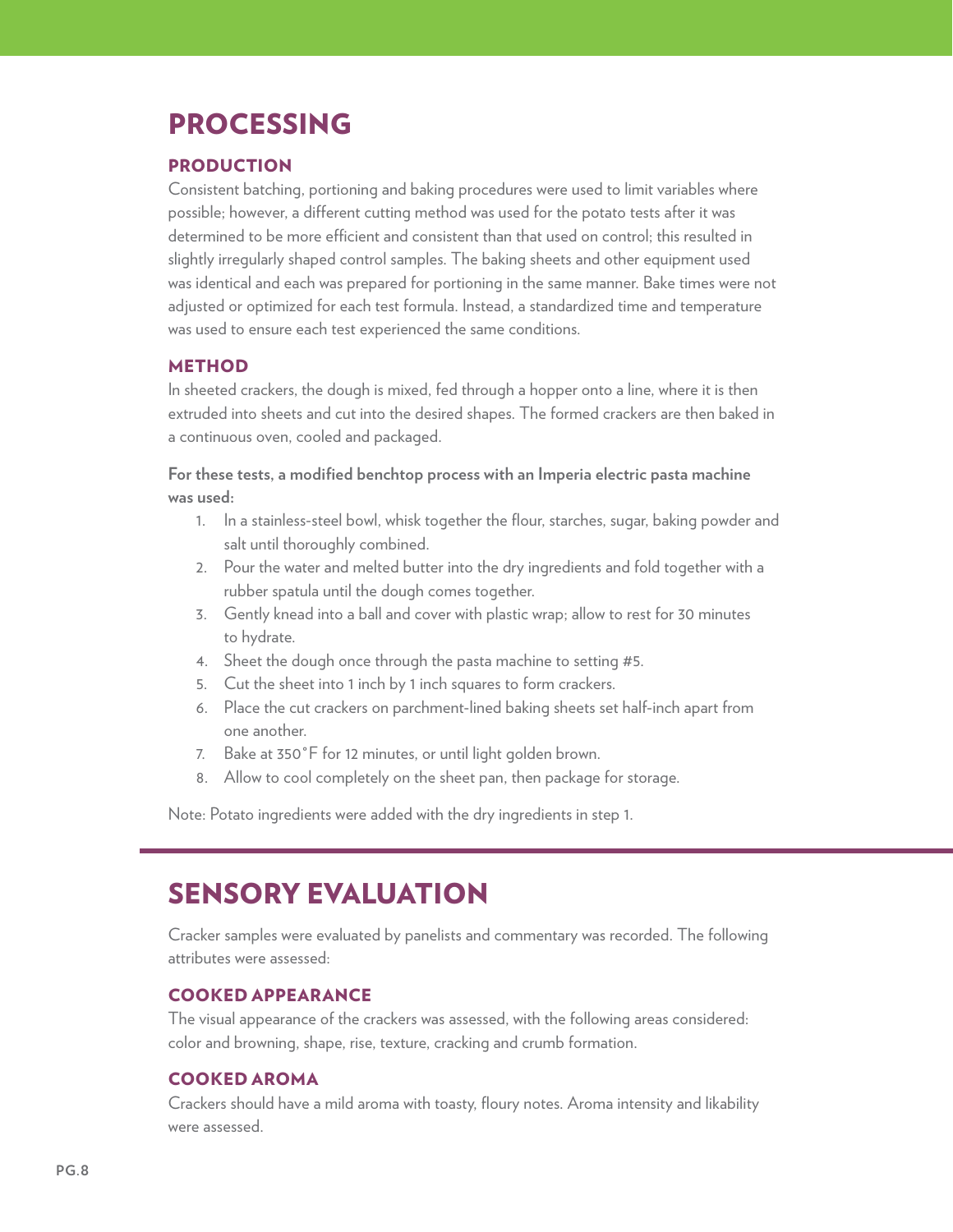### ANALYTICAL MEASURES AND NOTES

Crackers were all baked in the same conditions, in the same oven, on the same day and analyzed using industry-standard evaluation methods.

#### PROCESSING NOTES

An ideal cracker dough should be pliable enough to roll and sheet but firm enough to maintain its shape when cut. Test formulas were adjusted with any necessary water added until the texture of the dough matched that of the control.

#### WATER ACTIVITY

Crackers should have a crisp, dry texture that allows for long-term storage without softening or spoilage. Water activity  $(A_w)$  is defined as the ratio of vapor pressure of the moisture in the product to the vapor pressure of pure water. Water activity  $(A_w)$  is a common analytical measure to determine the water available for participation in microbial activity.<sup>10</sup> Even a small change in water activity can greatly increase or decrease microbial growth because most microorganisms require relatively high humidity to proliferate. The target  $A_w$  for shelf-stable crackers is 0 .50 . Room temperature samples were tested on day one only, measured with an Aqualab Paw Kit Water Activity Meter.

#### RISE AND SPREAD MEASUREMENTS

Crackers were measured with scientific calipers, in stacks of ten and the average height calculated.

#### BRITTLENESS

To assess the sturdiness of the crackers and determine differences in comparison to control, panelists broke a sample cracker in half by hand, noting the force required, hardness of the snap and how intact or crumbly the fractured pieces of cracker were.

#### **TEXTURE**

The texture of a cracker should be dry and firm but not excessively hard. Crackers should be neither too hard, nor too soft or tender. Gluten-free crackers should neither dry out the mouth nor leave a gritty or starchy residue.

#### FLAVOR

The flavor of gluten-free oat-based crackers should be whole-grain forward and taste of oats, slightly sweet with some toasted notes . Crackers should not be floury or starchy, or taste of any off notes, such as bitter, grassy, vegetal or cardboard-like flavors.

#### OVERALL LIKABILITY

Considering all sensory aspects, crackers were rated on overall acceptability and ranked by panelists.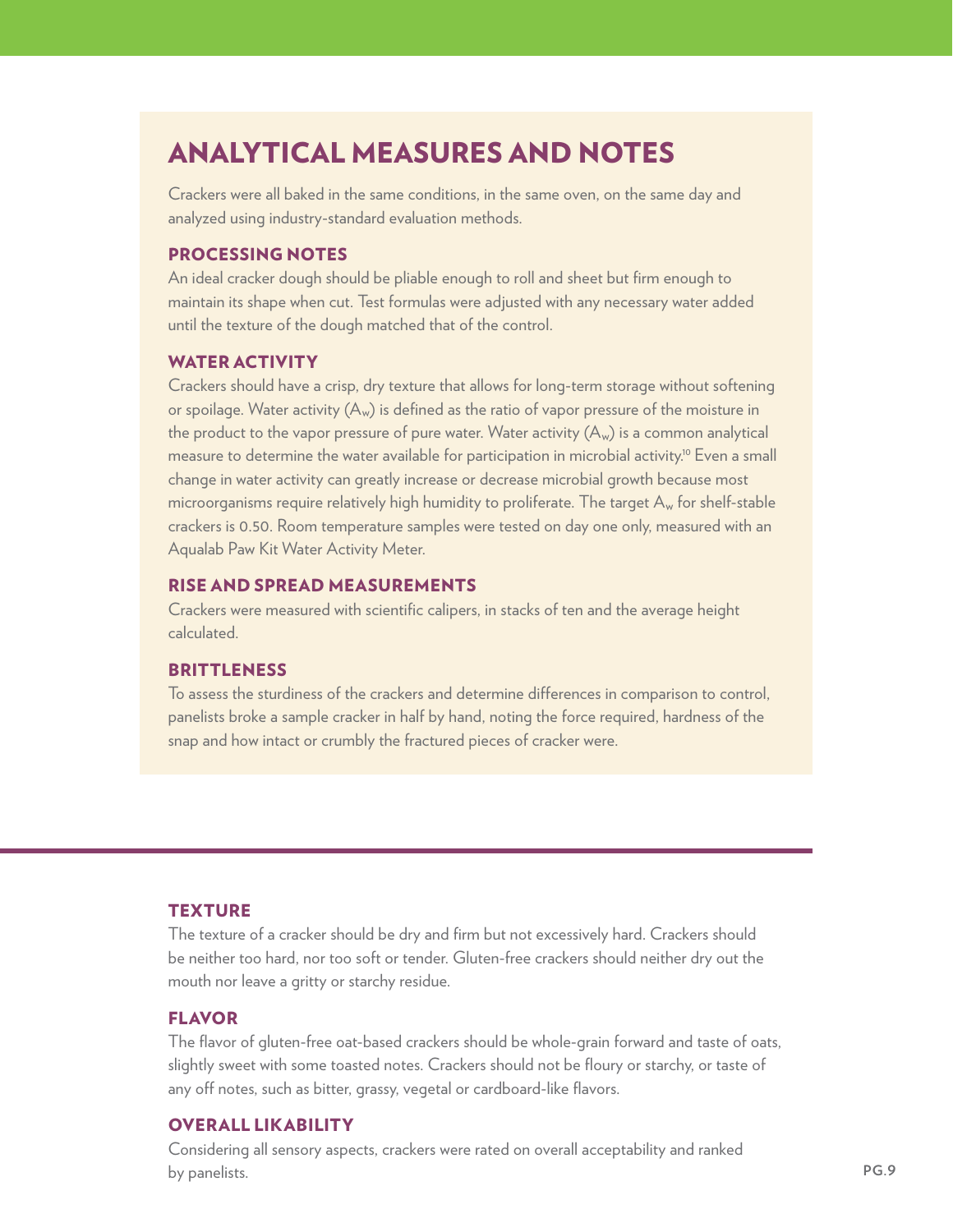### RESULTS

The results of this study, including processing notes, analytical measures, sensory commentary and photographs are summarized below in Tables 4–8 .

#### CONTROL CRACKER

| <b>Attribute</b>            | Results/Comments                                                                                                           |
|-----------------------------|----------------------------------------------------------------------------------------------------------------------------|
| <b>Water Added to Dough</b> | None                                                                                                                       |
| <b>Dough Quality</b>        | Workable, not sticky, produced an even sheet, no residue,<br>strong oat aroma                                              |
| <b>Average Height</b>       | 0.14 inches (3.5mm)                                                                                                        |
| <b>Water Activity</b>       | $0.36 \pm 0.02$ (21.8 °C)                                                                                                  |
| <b>Brittleness</b>          | Firm/strong snap requiring moderate force; doesn't crumble,<br>but breaks cleanly                                          |
| <b>Sensory Attribute</b>    | <b>Comments</b>                                                                                                            |
| Appearance                  | Lightly mottled whole-grain texture, slightly curved shape                                                                 |
| Color                       | Even in color, grayish tan in hue, slightly browned on edges                                                               |
| Aroma                       | Generic starch, slightly toasty, as expected                                                                               |
| Flavor                      | Toasted oat, bland, tastes like whole grains                                                                               |
| <b>Texture</b>              | A hard, firm crunch. Some grittiness, tooth packing, quickly<br>formed a bolus in the mouth, sucks the moisture out of the |
|                             | mouth                                                                                                                      |

![](_page_11_Picture_5.jpeg)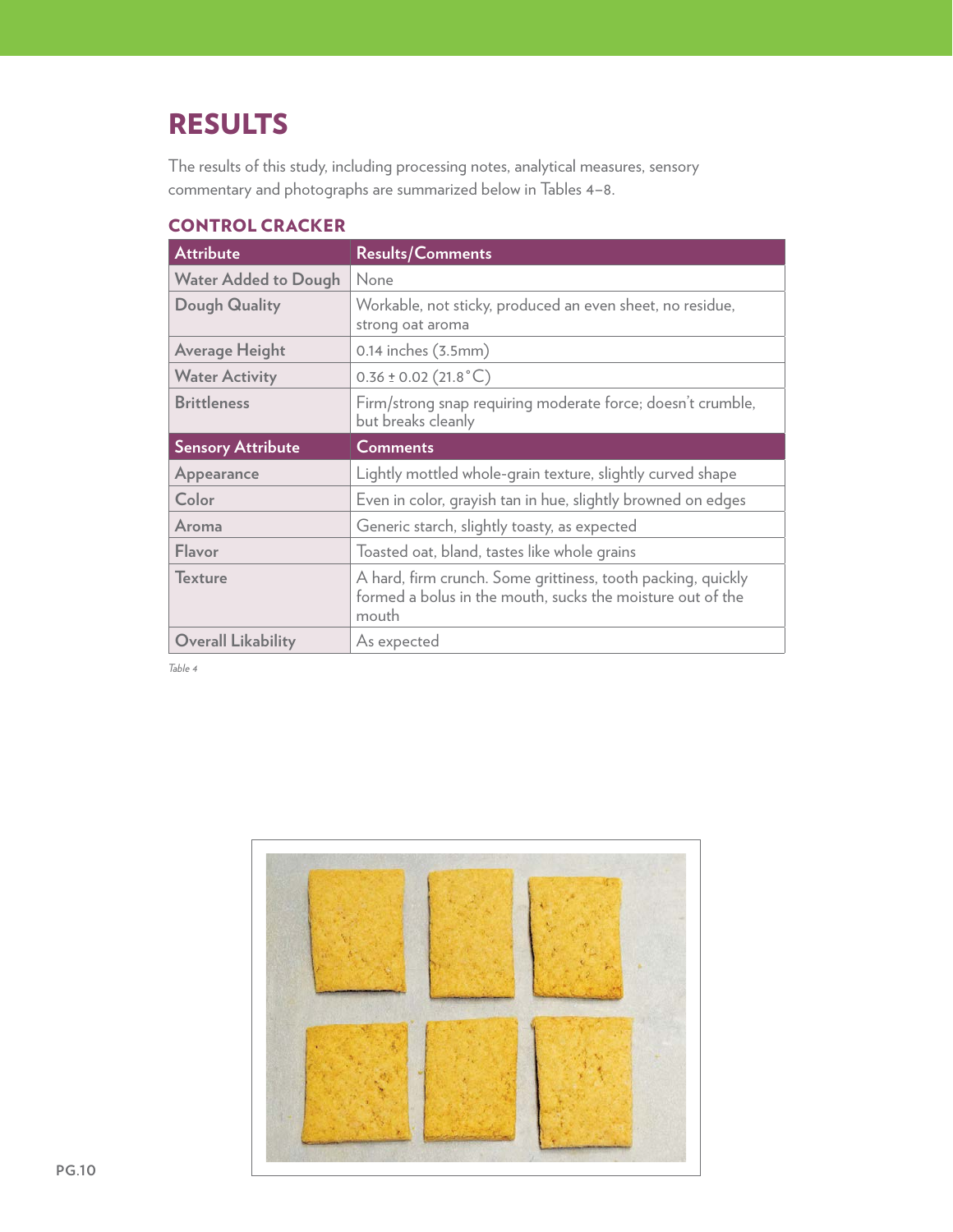| <b>Attribute</b>            | Results/Comments                                                                                                                                                                                                                |
|-----------------------------|---------------------------------------------------------------------------------------------------------------------------------------------------------------------------------------------------------------------------------|
| <b>Water Added to Dough</b> | 8q additional water per 400g batch (2%)                                                                                                                                                                                         |
| <b>Dough Quality</b>        | Firm but still moldable, not sticky, easily torn apart. Able to<br>handle and sheet well                                                                                                                                        |
| <b>Average Height</b>       | 0.19 inches (4.93mm)                                                                                                                                                                                                            |
| <b>Water Activity</b>       | $0.44 \pm 0.02$ (22.0 °C)                                                                                                                                                                                                       |
| <b>Brittleness</b>          | Very hard and sturdy, required more force to break than control.<br>Produced some crumbles                                                                                                                                      |
| <b>Sensory Attribute</b>    | <b>Comments</b>                                                                                                                                                                                                                 |
| Appearance                  | More irregular texture than control, looks like it's whole grain<br>and appealing, flatter than control                                                                                                                         |
| Color                       | Similar in color to control, but browner overall, particularly<br>around the edges                                                                                                                                              |
| Aroma                       | Similar to control                                                                                                                                                                                                              |
| Flavor                      | More flavorful and appealing than control, with a nutty, almost<br>cheesy, savory profile that does not taste as much like whole<br>grains. Some panelists noted a slight bitter aftertaste, most<br>likely due to overbrowning |
| Texture                     | Hard but crumbles more easily than control. More appealing,<br>not as tooth packing                                                                                                                                             |
| <b>Overall Likability</b>   | More appealing than control in texture and appearance, but the<br>flavor may only be appropriate for specific applications. Not as<br>well liked compared to granules and LP/LL potato flakes                                   |
| Recommendation              | Adjust oven to prevent overbrowning and development of any<br>bitter flavor notes. Use in a cheesy or flavored cracker                                                                                                          |

### POTATO FLOUR TEST CRACKER: 25% OAT FLOUR REPLACEMENT

![](_page_12_Picture_3.jpeg)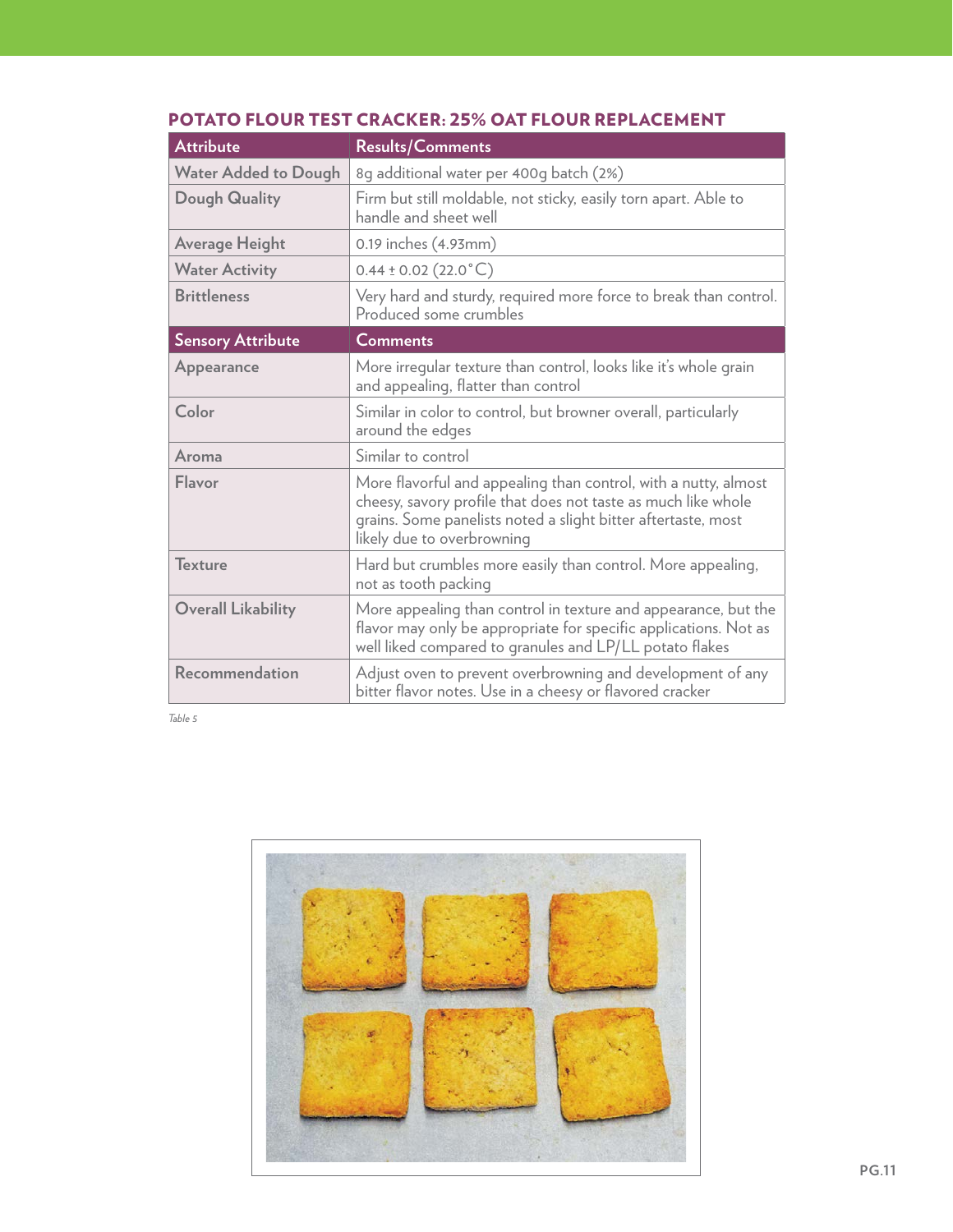| <b>Attribute</b>            | <b>Results/Comments</b>                                                                                                                                          |
|-----------------------------|------------------------------------------------------------------------------------------------------------------------------------------------------------------|
| <b>Water Added to Dough</b> | 20g additional water per 400g batch (5%)                                                                                                                         |
| <b>Dough Quality</b>        | Produced more crumbs than potato flour test. Easily torn,<br>moldable, did not sheet easily                                                                      |
| <b>Average Height</b>       | 0.15 inches (3.68mm)                                                                                                                                             |
| <b>Water Activity</b>       | $0.49 \pm 0.02 (22.5^{\circ} \text{C})$                                                                                                                          |
| <b>Brittleness</b>          | Much easier to snap and more tender than control, with a<br>clean break                                                                                          |
| <b>Sensory Attribute</b>    | <b>Comments</b>                                                                                                                                                  |
| Appearance                  | Smoother texture than control, some cracking around the<br>edges and a slight curve                                                                              |
| Color                       | Slightly more browned than control                                                                                                                               |
| Aroma                       | Less intense oat than control                                                                                                                                    |
| Flavor                      | Slightly sweet, toasty note. Most mild flavor, less whole grain<br>flavor than control in an appealing way. Slightly sweeter, most<br>like control in oat flavor |
| Texture                     | Crumbly, not as friable. Turns to paste in the mouth, more tooth<br>packing than potato flour. Unlike control, this does not dry out<br>the mouth                |
| <b>Overall Likability</b>   | Prefer the eating qualities of potato flour over the eating<br>qualities of granules. This was the favorite cracker of panelists                                 |
| Recommendation              | Good for cracker applications with necessary processing<br>adjustments. Helps to balance the flavor of other gluten-free<br>starches and adds welcome sweetness  |

### POTATO GRANULES CRACKER: 25% OAT FLOUR REPLACEMENT

![](_page_13_Picture_3.jpeg)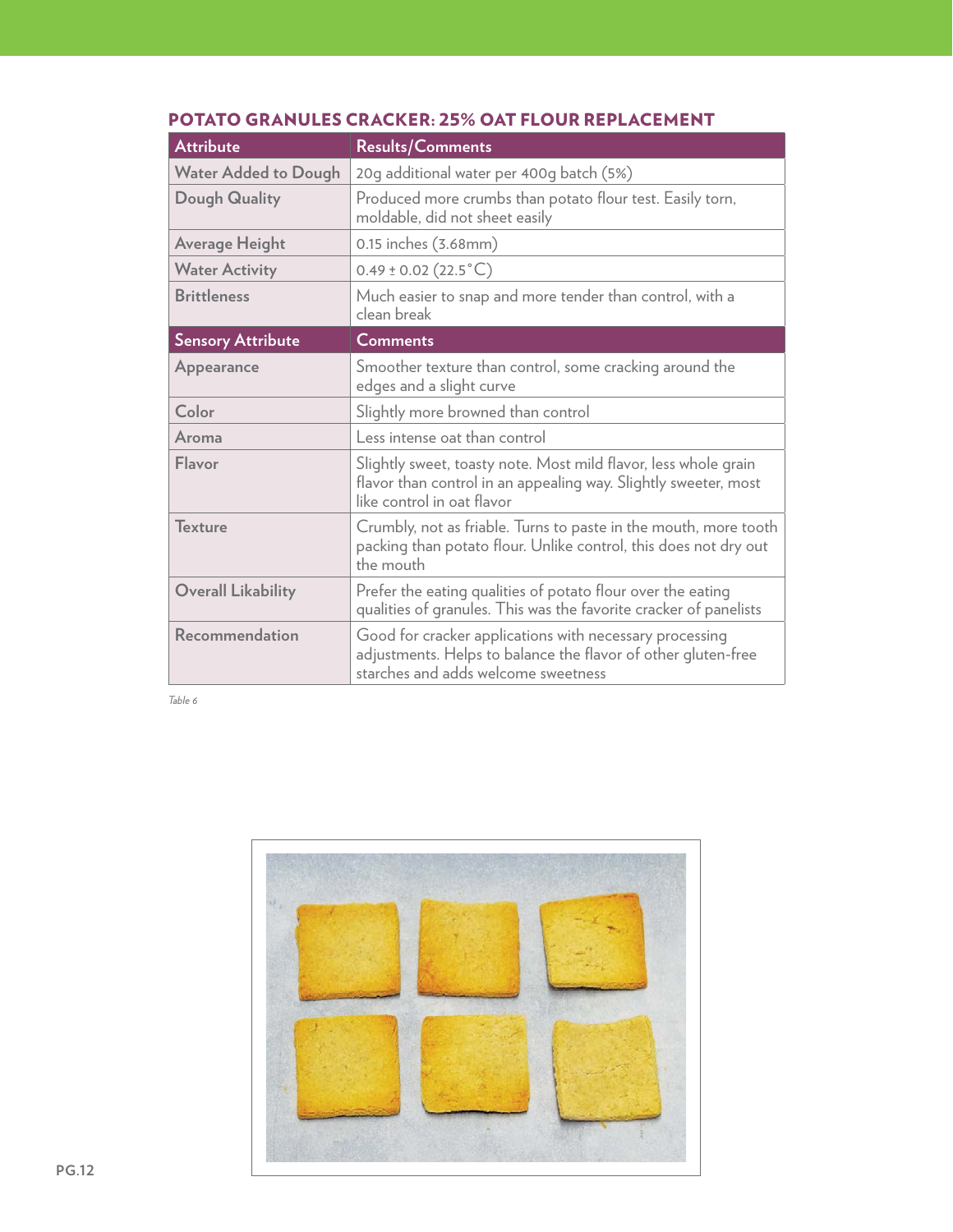| <b>Attribute</b>            | <b>Results/Comments</b>                                                                                                                                                                                                                 |
|-----------------------------|-----------------------------------------------------------------------------------------------------------------------------------------------------------------------------------------------------------------------------------------|
| <b>Water Added to Dough</b> | 25q additional water per 400g batch (6.25%)                                                                                                                                                                                             |
| <b>Dough Quality</b>        | Flaky dough with visible potato flakes. Slightly firm but<br>moldable, easily torn and crumbly                                                                                                                                          |
| <b>Average Height</b>       | 0.14 inches (3.63mm)                                                                                                                                                                                                                    |
| <b>Water Activity</b>       | $0.44 \pm 0.02$ (22.4 °C)                                                                                                                                                                                                               |
| <b>Brittleness</b>          | Snaps easily but doesn't shatter, produces more crumbs than<br>control, not as even                                                                                                                                                     |
| <b>Sensory Attribute</b>    | <b>Comments</b>                                                                                                                                                                                                                         |
| Appearance                  | Some visual particulates, lots of texture, control looks more<br>processed in comparison. Panelists found this test to be more<br>appealing                                                                                             |
| Color                       | Very brown overall, edges browned much more than control.<br>The hue is more golden yellow than gray-brown, looks more<br>appealing than control                                                                                        |
| Aroma                       | Toasty, mild                                                                                                                                                                                                                            |
| Flavor                      | Slight bitterness due to overbrowning. Noticeable potato flavor,<br>with slight nutty, toasty and even a hint of savory cheesy notes,<br>which panelists found very appealing but also a large departure<br>from the profile of control |
| <b>Texture</b>              | Nice snappy crunch, like a Wheat Thin. Dissolves in the mouth<br>and slightly drying, leaves some residue but not unappealing                                                                                                           |
| <b>Overall Likability</b>   | The cracker was overly browned, but panelists found the texture<br>and flavor to be appealing. Add to crackers for texture. Adjust<br>oven for browning                                                                                 |

#### POTATO FLAKES CRACKER: 25% OAT FLOUR REPLACEMENT

![](_page_14_Picture_3.jpeg)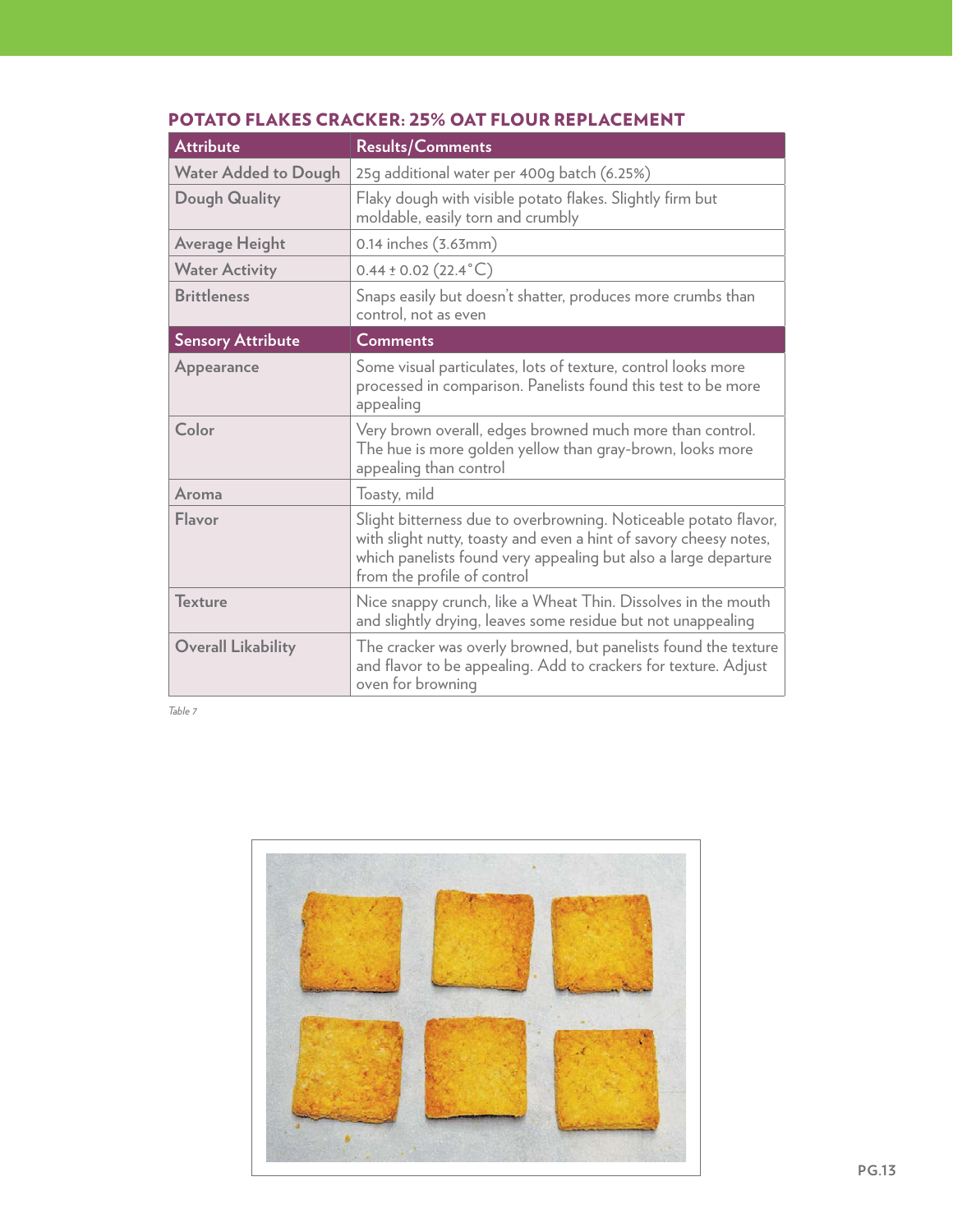| <b>Attribute</b>            | <b>Results/Comments</b>                                                                                                                                            |
|-----------------------------|--------------------------------------------------------------------------------------------------------------------------------------------------------------------|
| <b>Water Added to Dough</b> | 10g additional water per 400g batch (2.5%)                                                                                                                         |
| <b>Dough Quality</b>        | Softer, doughy, not sticky. Very easy to handle and sheet                                                                                                          |
| <b>Average Height</b>       | 0.15 inches (3.88mm)                                                                                                                                               |
| <b>Water Activity</b>       | $0.42 \pm 0.02 (22.5 °C)$                                                                                                                                          |
| <b>Brittleness</b>          | Hard snap and clean break, comparable to potato flour, perhaps<br>slightly sturdier                                                                                |
| <b>Sensory Attribute</b>    | <b>Comments</b>                                                                                                                                                    |
| Appearance                  | Lots of little fissures, more cracks than any other test. Doesn't<br>look as granular as potato flakes, but slightly uneven. Looks<br>appealing                    |
| Color                       | Browner than control, but similar to other potato tests. Looks<br>more appealing than control, but slightly overbrowned                                            |
| Aroma                       | Mild aroma                                                                                                                                                         |
| Flavor                      | Most appealing flavor, flavorful but not tasting excessively<br>of potato                                                                                          |
| <b>Texture</b>              | More friable texture, not as much tooth-pack as control. Light<br>and crispy crunch, takes less force to bite. Less drying in the<br>mouth                         |
| <b>Overall Likability</b>   | Different and more savory in flavor in comparison to control,<br>but panelists found this cracker to be the most appealing, along<br>with the potato granules test |
| Recommendation              | Recommended for cracker applications. Adjust oven for<br>browning. Appealing, robust potato flavor in snacks                                                       |

#### LP/LL FLAKES CRACKER: 25% OAT FLOUR REPLACEMENT

![](_page_15_Picture_3.jpeg)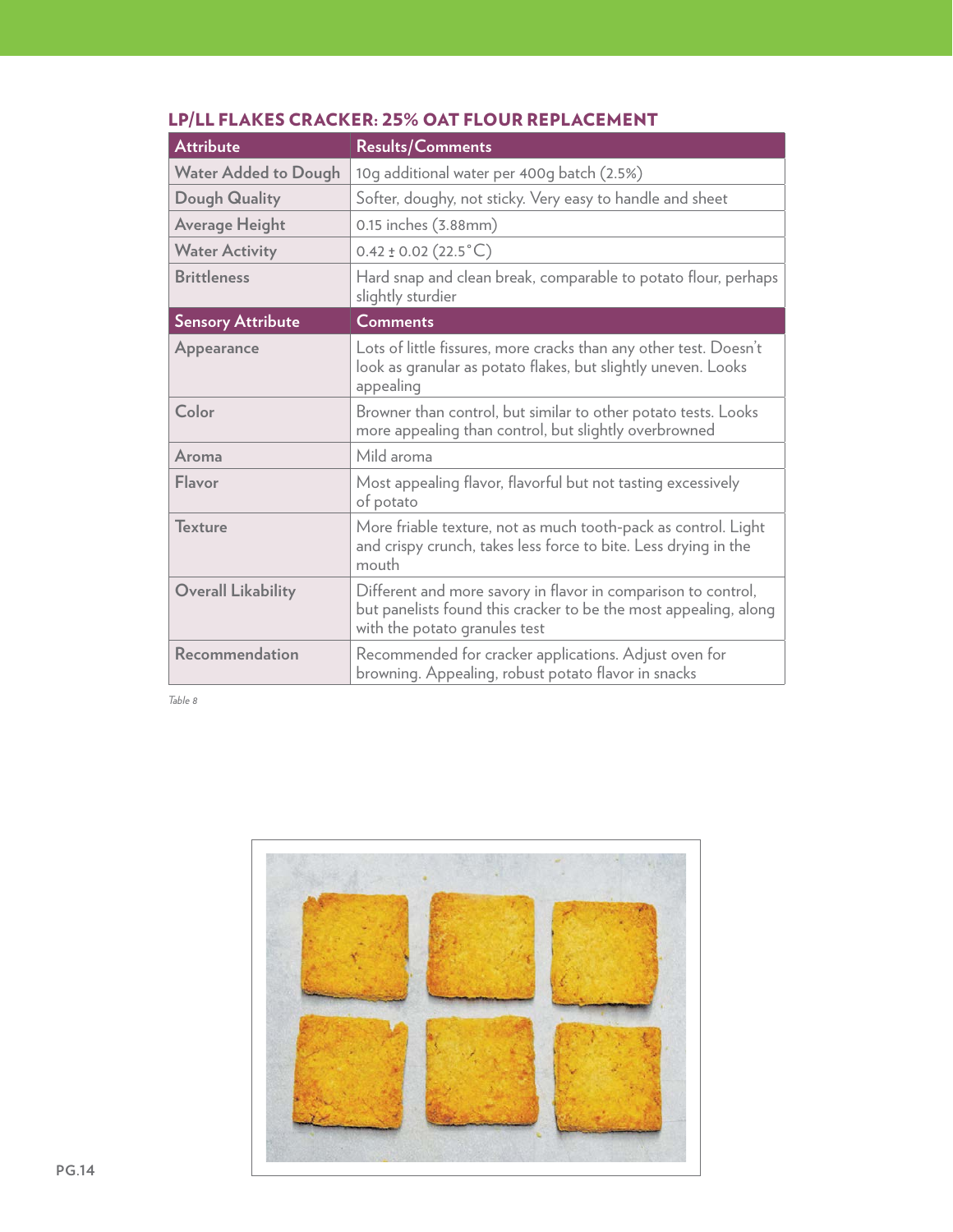### **CONCLUSIONS**

#### POTATO FLOUR

#### **CONCLUSIONS**

Potato flour used at 14.6% of the cracker formula (25% oat flour replacement) required the least amount of additional water of all the tests, but baked up into the thickest cracker of all the tests . It showed multiple functional benefits, including:

- **Easy-to-handle dough that sheets well**
- **Natural, whole-grain-like appearance**
- **Flatter and more uniform in shape**
- **Richer browning and color, particularly around the edges**
- **More appealing and stronger savory aroma or flavor**
- **Stronger brown flavor notes**
- **A sturdy texture with good structure, more pleasant eating experience**

#### RECOMMENDATIONS

Potato flour would be beneficial in a cracker where a crisp, sturdy texture and stronger, savory flavor profile is desired. To prevent overbrowning and the formation of bitter flavors, oven temperatures and cook times may need to be adjusted, depending on equipment.

#### POTATO GRANULES

#### **CONCLUSIONS**

Potato granules used at 14 .6% of the cracker formula (25% oat flour replacement) required more additional water than other tests; the dough did not sheet well and was easily torn. However, it was one of the favorite crackers of the panelists. Positive attributes included:

- **Natural, whole-grain-like appearance**
- **Flatter and more uniform in shape**
- **Richer browning and color, particularly around the edges**
- **Most like control in flavor, but enhanced the sweetness and oat profile**
- **A sturdy yet tender structure, with an appealingly friable, crumbly texture and an overall pleasant eating experience**

#### RECOMMENDATIONS

Potato granules would be beneficial in a cracker where a tender, friable texture and more neutral, sweeter flavor profile is desired. Due to enhanced browning, oven temperatures and cook times may need to be adjusted, depending on equipment.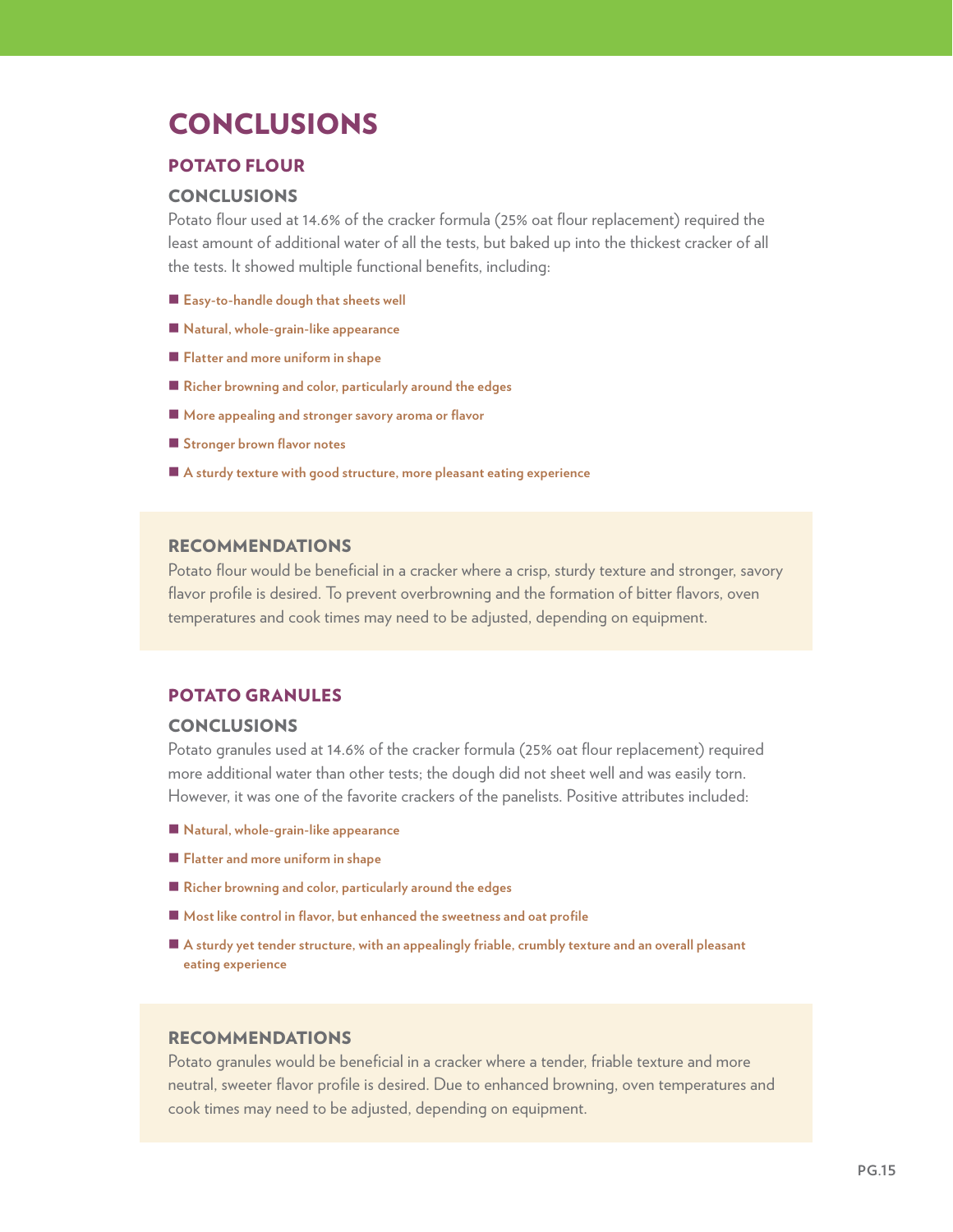#### STANDARD POTATO FLAKES

#### **CONCLUSIONS**

Standard potato flakes used at 14 .6% of the cracker formula (25% oat flour replacement) required the most additional water of all the potato tests; the dough did not sheet well and was crumbly. However, it did show some positive attributes in the gluten-free cracker application:

- **Natural, whole-grain-like appearance with visible particulates**
- **Richer browning and color, particularly around the edges**
- **Noticeable potato flavor, with slight nutty, toasty and even a hint of savory cheesy notes (but can become bitter if overbrowned)**
- **A sturdy yet tender structure, with a snappy, crunchy texture**

#### RECOMMENDATIONS

Standard potato flakes would be beneficial in a cracker where a firm, snappy texture and more neutral, sweeter flavor profile is desired . Due to enhanced browning, oven temperatures and cook times may need to be adjusted, depending on equipment.

#### LP/LL POTATO FLAKES

#### CONCLUSIONS

LP/LL potato flakes used at 14 .6% of the cracker formula (25% oat flour replacement) was one of the favorite crackers of the panelists. Positive functional benefits included:

- **Did not require an excessive amount of additional water; dough was easy to handle, sheeted and cut well without tearing**
- **Natural, artisanal looking, visible texture**
- **Richer browning and color, particularly around the edges**
- **Enhanced savory flavor, but not tasting excessively of potato**
- **Stronger brown flavor notes (can become bitter if overbrowned though)**
- **Crackers were neither overly hard or fragile, with a light, crisp, friable structure**

#### RECOMMENDATIONS

LP/LL potato flakes are highly recommended in cracker applications, gluten-free or wheat based. They provide a light, crisp structure and enhance savory flavors. Due to enhanced browning, oven temperatures and cook times may need to be adjusted, depending on equipment.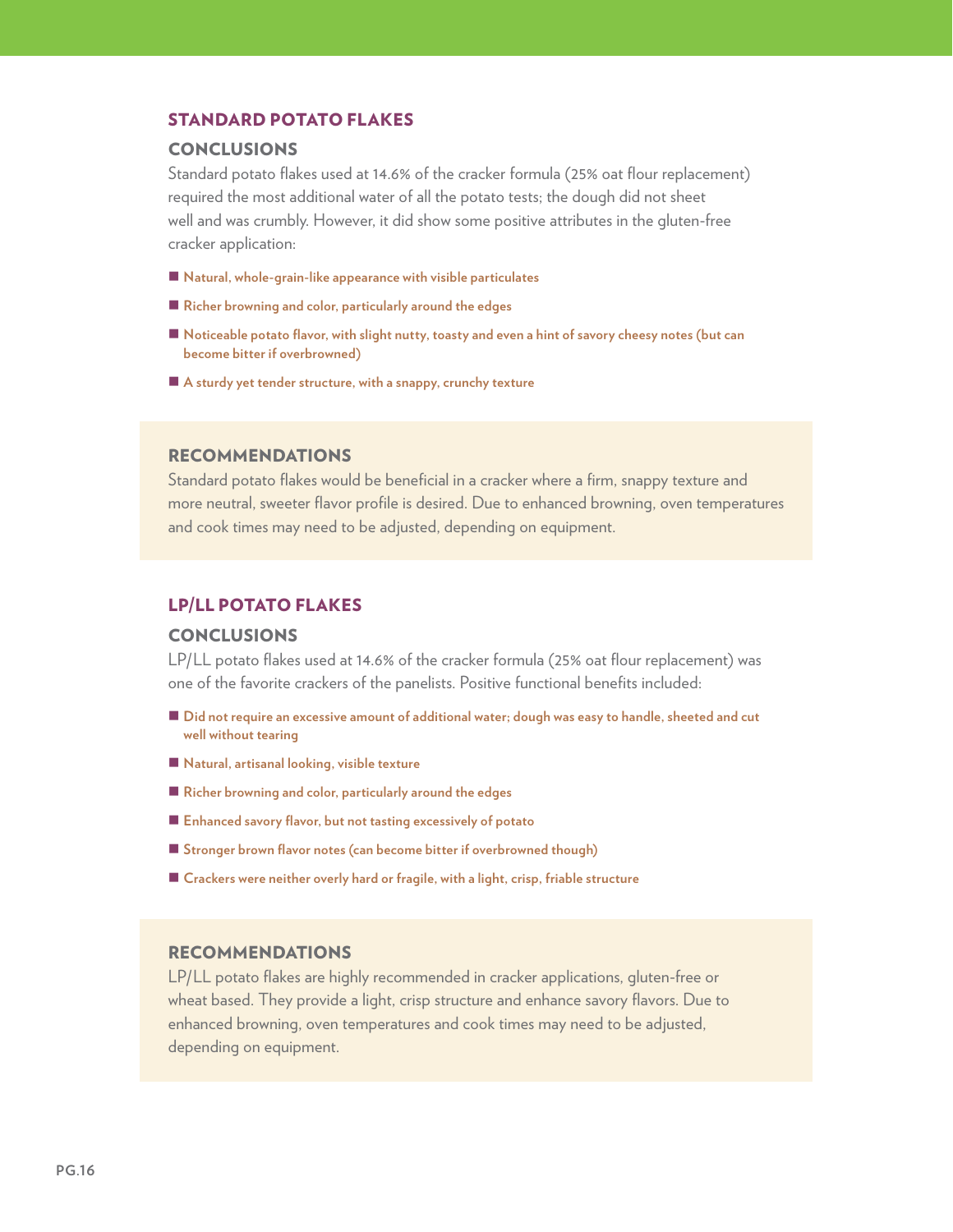### OVERALL CONCLUSIONS

Formulators must determine the best ingredients for gluten-free crackers through handson testing on the bench and in the plant to achieve the desired results, balancing flavor with functionality. Ultimately, that may mean using a combination of dehydrated potato ingredients with other starches and flours in gluten-free cracker formulations that offer an eating quality as good as or even superior to gluten-containing crackers.

#### REFERENCES

- 1. New England Historical Society. Cracking the History of the Uncommon Common Cracker. 2017.
- 2. Kweon, Meera. "Chemically-leavened Cracker Baking Procedure." 7 March 2017. Corn, Soybean and Wheat Quality Research: Wooster,<br>- OH . October 2018. <https://www.ars.usda.gov/midwest-area/wooster-oh/corn-soybean-and-whea procedure/> .
- 3. Stasiak M., Molenda M., Opalinski I. Blaszczak W. "Mechanical Properties of Native Maize, Wheat, and Potato Starches." Czech Journal of<br>Food Science (2013): 31(4). https://www.agriculturejournals.cz/publicFiles/97020.pd
- 4. Lisinkska, G. and Leszcynski, W. "Potato science and technology." Spinger Science and Business Media (1989): Chapter 2.
- 5. USDA. "Basic Report: 11674 Potatoes, baked, flesh and skin, without salt." Table. 2018. https://ndb.nal.usda.gov/ndb/foods/<br>show/11674?fgcd=&manu=&format=&count=&max=25&offset=&sort=default&order=asc&qlookup=Potatoes%2C %2C+without+salt&ds=&qt=&qp=&qa=&qn=&q=&ing= .
- 6 . Lisinkska, G . & Leszcynski, W . "Potato science and technology ." *Spinger Science & Business Media* (1989): Chapter 2 .
- 7. McGill CR, Kurilich AC, Davignon J. The role of potatoes and potato components in cardiometabolic health: a review. *Ann Med.* 2013;45(7):467-73 .
- 8 . Thorpe MP, Evans EM . Dietary protein and bone health: harmonizing conflicting theories . Nutr Rev . 2011;69(4):215-30 .
- 9. USDA. "Full Report: 45272155 Dehydrated potato flakes." table. 2018. https://ndb.nal.usda.gov/ndb/foods/ show/45272155?fgcd=&manu=&format=&count=&max=25&offset=&sort=default&order=asc&qlookup=Potatoes%2C+dehydrated&ds=&qt= &qp=&qa=&qn=&q=&ing= .
- 10. Damodaran, Srinivasan and Kirk L. Parkin. Fennema's Food Chemistry, 5th Edition. CRC Press, 2017. Book.

![](_page_18_Picture_13.jpeg)